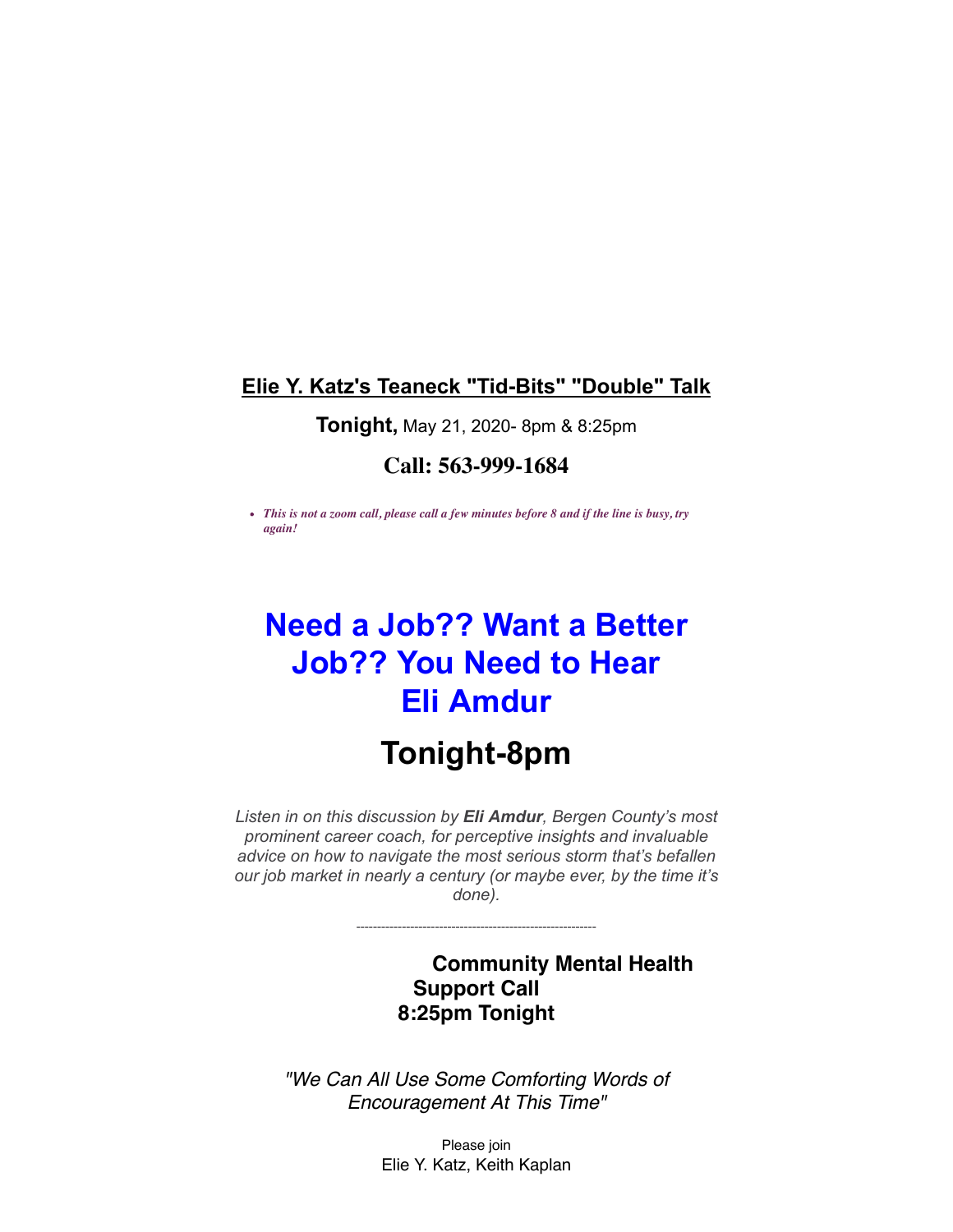& Jim Dunleavy, for a Community Mental Health Call Provided By:

### **Nicole Josephson**

#### **"Finding Normalcy in an Abnormal Time"**

## **Thursday, May 21 at 8:25 PM Call: 563-999-1684**

*This is not a zoom call, please call a few minutes before 8 and if the line is busy, try again!* 

**\*\*\*Jewish Family & Children's Services of Northern New Jersey is a nonprofit organization dedicated to providing a diverse range of social support services which include mental health counseling, case management, senior services (including Kosher Meals on Wheels delivery), two food pantries, career counseling and more, for people of all backgrounds. 201-837-9090; [jfcsnnj.org](http://r20.rs6.net/tn.jsp?f=0012JI4oY-Kltq2WMEKtcw0PT08PlpIffSLbfDanb6k9kJPCgsXd51rDr4g2xRp4Zv7U38qqCGS8xsT2bPQb2kguK9i9UfFg8b9CWq6_0ipS6TP-G8CcZtdlBM8QtgwRDSng3g68yDFEWdGeWZZFIU_BpSyIP6WzZ5nkHCnBwfyj9qL5ekfVLTF3HUggCAyAsET9ZoKHAi6zuU=&c=hfp9e3hxPAREAMUoB6U_3fBg1mIZK5MSHgxVSQeksVQH9c30WaVQJw==&ch=VWRmGVmY5QWfhR7Fecs7QcWLq9Z3Ac9IVtYmF5BpTAW6WYakfKsN1Q==)**

#### **Elie Y. Katz's Teaneck "Tid-Bits" "Double" Talk**

#### **Did You Miss It? (Recording Below)**

May 20, 2020- 8pm & 8:25pm

### **8pm**

## **Bergen County Sheriff Anthony Cureton**

### **Topic: Managing Safety & Security During Corona**

**8:25 pm** Did You Miss It? (Recording Below)

## **Dr. Warren Slaten**

**Topic: Strengthening Your Immune System & Natural Treatments to Enhance Your Health.**

Did You Miss It? (Recording Below)

-------------------------------------------------